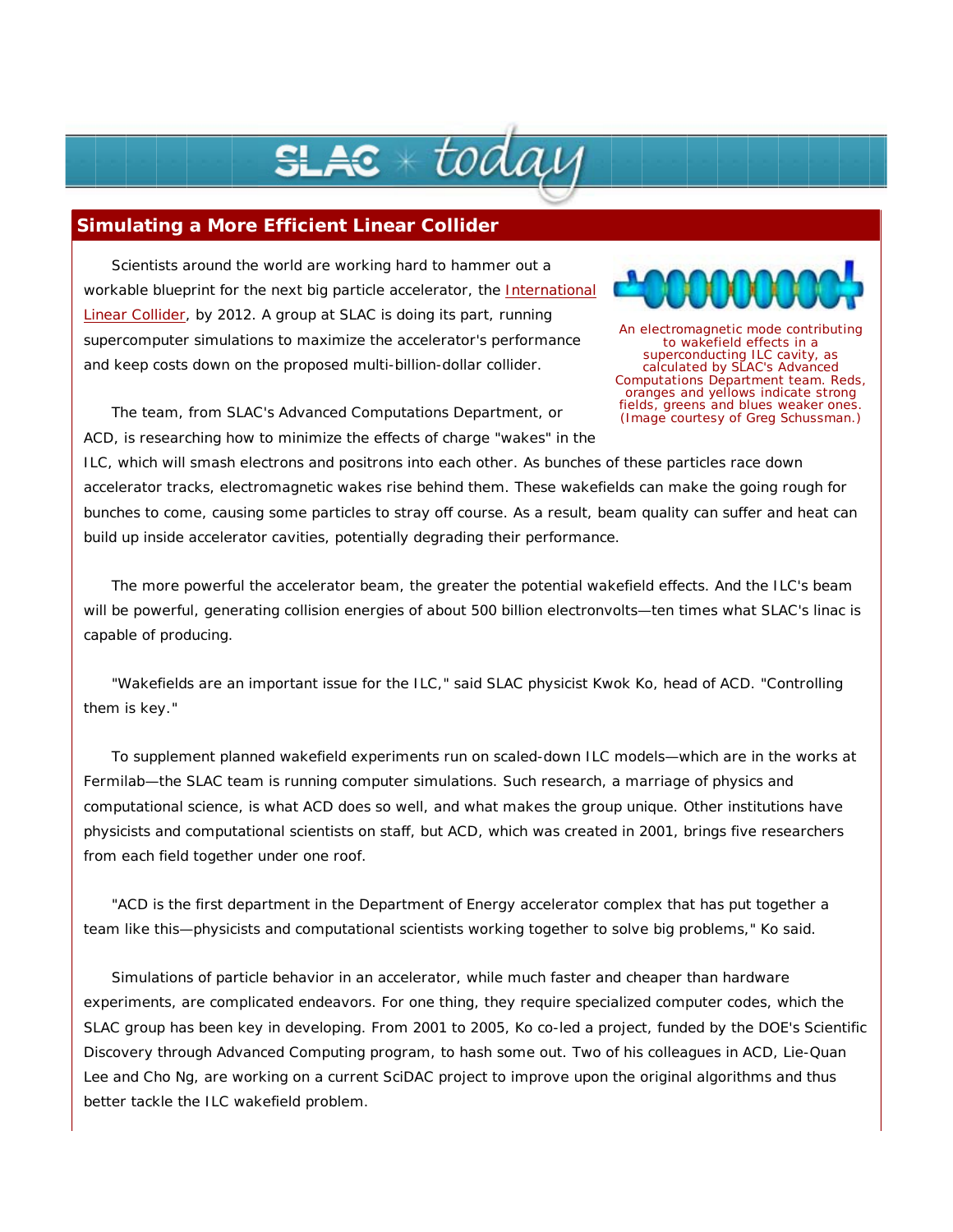

SLAC's team is using the Jaguar supercomputer to model wakefield effects. (Image: National Center for Computational Sciences, Oak Ridge National Laboratory.)

The wakefield work also demands a huge number-crunching capacity. In 2007, the DOE awarded the SLAC team an Innovative and Novel Computational Impact on Theory and Experiment grant. It was good for 4.5 million processor hours on Jaguar, a DOE supercomputer at Oak Ridge National Laboratory that can perform 1.64 quadrillion operations per second. This past December, the SLAC researchers got another INCITE grant, this one for eight million hours on Jaguar. They still have about 6.5 million hours left.

"We expect to use them all by the end of the year," said Lee, computational mathematics group leader in ACD.

As currently planned, the ILC will consist of two 14-kilometer-long linear accelerators facing each other. The basic unit of each accelerator is a meter-long cavity. Nine cavities make up one super-cooled, superconducting cryomodule, of which the ILC will contain about 3000. The SLAC scientists are unbowed by this scale and complexity.

"If you can understand one cryomodule, you have a better understanding of how the whole machine will work," said Ng, deputy department head of ACD.

And the researchers are well on their way to doing that. They have modeled wakefield effects throughout an entire cryomodule, finding that ILC designers can reduce wakefields considerably by providing enough damping. Absorbers between cryomodules—already part of ILC design—mean that wakefield effects across these accelerator components may not be a major factor.

Such findings could improve the collider's efficiency and make it more affordable. Building accelerator cavities will make up about 30 percent of the ILC's total price tag, according to the ILC's Global Design Effort. So improving the cavities even slightly—damping wakefield effects and thus reducing heating loads, for example—could minimize maintenance costs, leading to big savings.

"That was the motivation behind this simulation work," Lee said.

The team is confident that their simulations mirror reality. They benchmark all of their codes, comparing their results against experimental data and models employing other software packages. The researchers found their codes to be accurate within 0.01 percent. Further, their techniques are applicable to other particle accelerators, not just the ILC. Using the same codes, they recently performed a simulation for the Thomas Jefferson National Accelerator Facility in Virginia. The SLAC team's work showed that one cavity in a prototype cryomodule was eight millimeters shorter than it should have been—a measurement engineers confirmed when they looked at the actual machine. This fabrication error was identified as the cause of beam breakup in the cryomodule.